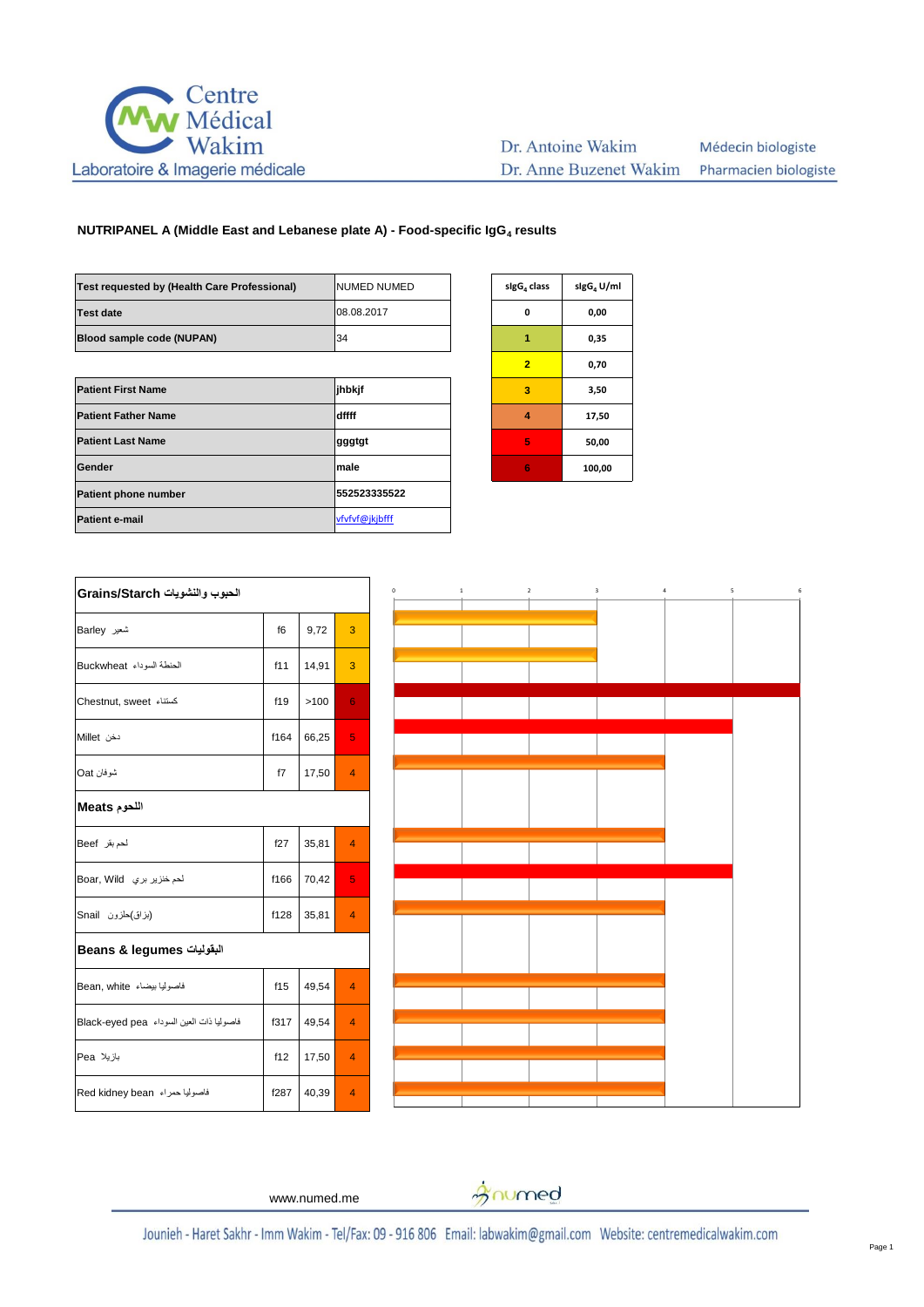

| الاطعمة البحرية Seafood       |      |            |                |
|-------------------------------|------|------------|----------------|
| سمك أنشوفة Anchovy            | f172 | 78,75      | 5              |
| بلح البحر Blue mussel         | f37  | 78,75      | 5              |
| سمك الشبوط Carp               | f233 | 17,50      | 4              |
| أخطبوط Oyster                 | f177 | 87,08      | 5              |
| حبار باسيفيكي Pacific squid   | f108 | 12,31      | $\overline{3}$ |
| سمك السردين Sardine           | f173 | 82,92      | 5              |
| (قريدس)جمبري Shrimp           | f24  | 26,65      | 4              |
| الدواجن Poultry               |      |            |                |
| دجاج Chicken                  | f83  | 53,75      | 5              |
| Hen egg white بياض بيض دجاج   | f1   | 4,54       | 3              |
| صفار بیض دجاج  Hen egg yolk   | f75  | 26,65      | 4              |
| لحم حمامة Pigeon              | f571 | 7,13       | 3              |
| الخضار Vegetables             |      |            |                |
| أرضي شوكي Artichoke           | f319 | 53,75      | 5              |
| الشمندر Beet root             | f191 | 0,50       | 1              |
| فلفل Bell pepper              | f46  | 91,25      | 5              |
| کرنب بروکسیل Brussels sprouts | f311 | 44,96      | 4              |
| نبات الكبر Capers             | s800 | 2,10       | $\overline{2}$ |
| خروب Carob                    |      | f150 53,75 | 5              |
| قرنبيط Cauliflower, raw       | f62  | 12,31      | 3              |
| بصل اخضر Chives               | s26  | >100       | 6              |
| خيار Cucumber                 | f120 | 22,08      | 4              |
| اندیف Endive                  | f185 | 95,42      | 5              |



www.numed.me

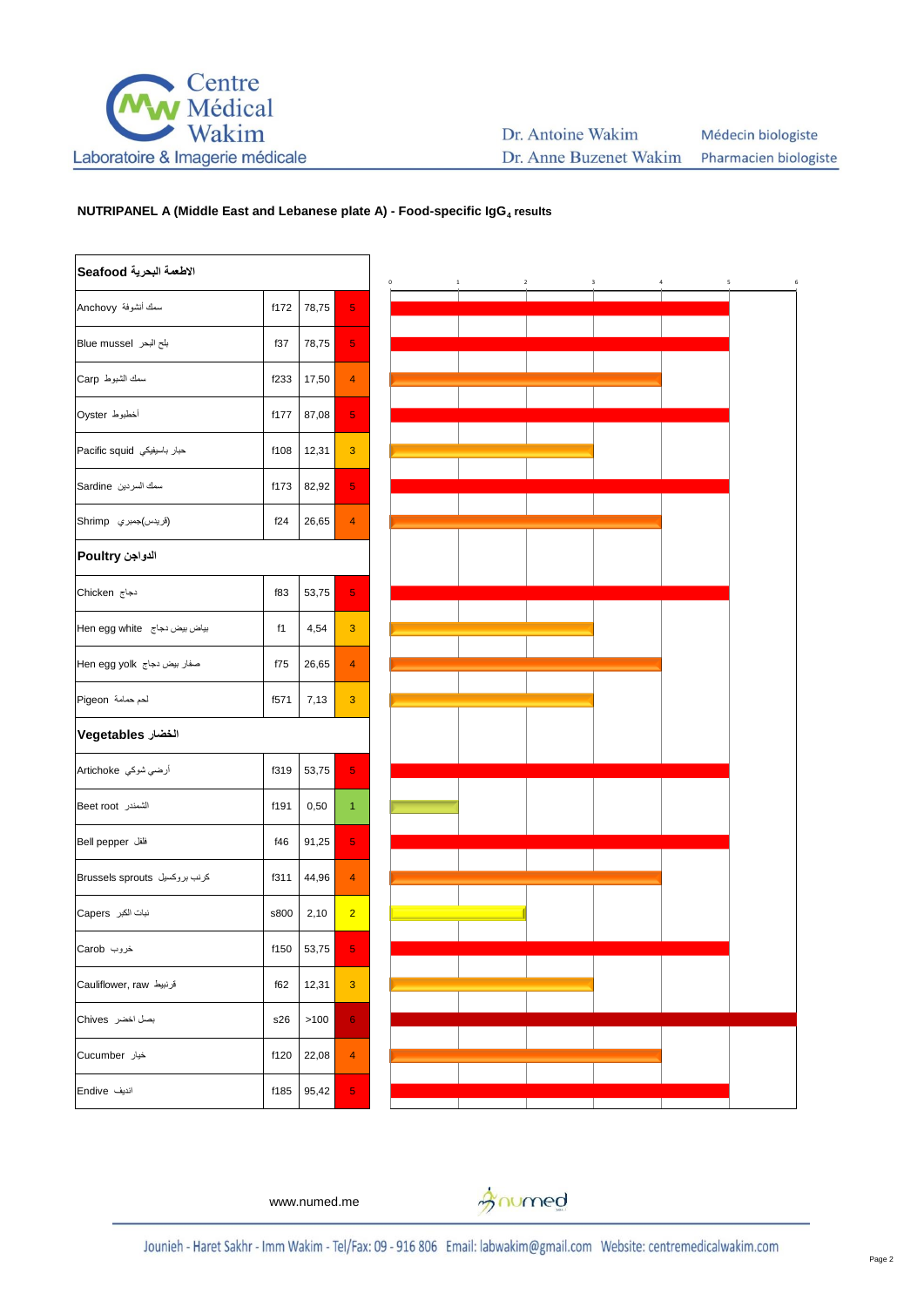

#### Dr. Antoine Wakim Médecin biologiste Dr. Anne Buzenet Wakim Pharmacien biologiste

# **NUTRIPANEL A (Middle East and Lebanese plate A) - Food-specific IgG<sup>4</sup> results**

| الخضار Vegetables                 |      |       |                |
|-----------------------------------|------|-------|----------------|
| زنجبيل Ginger                     | s15  | >100  | 6              |
| فاصوليا خضراء (Green bean (french | f950 | 78,75 | 5              |
| فلفل حريف Hot Pepper              | f461 | 95,42 | 5              |
| کرنب Kale                         | f187 | 99,58 | 5              |
| ليمون حامض Lemon                  | f32  | 57,92 | 5              |
| خس احمر Letuce, type Lollo rosso  | f852 | 57,92 | 5              |
| بامية Okra                        | f379 | 82,92 | 5              |
| بصلة Onion                        | f48  | >100  | 6              |
| نعناع Peppermint                  | f126 | 31,23 | 4              |
| فجل Radish                        | f188 | >100  | 6              |
| اللغت (Swede (Turnip              | f101 | 9,72  | 3              |
| قلقاس Taro                        | f472 | 99,58 | 5              |
| (بندورة)طماطم Tomato              | f25  | 31,23 | 4              |
| بقلة Water cress                  | f641 | 14,91 | 3              |
| الفواكه Fruits                    |      |       |                |
| قصب السكر Cane sugar              | f226 | 14,91 | 3              |
| کرز Cherry                        | f73  | 22,08 | 4              |
| تين، طاز ج Fig, fresh             | f208 | 7,13  | 3              |
| عنب Grape                         | f50  | 0,50  | 1              |
| (كوموكوات)برتقال ذهبي Kumquat     | f823 | 49,54 | 4              |
| (ماندارين)ليمون يوسفي Mandarine   | f34  | 66,25 | 5              |
| مانجو Mango                       | f91  | 70,42 | 5              |
| دراق Peach                        | f53  | 4,54  | 3              |
| أناناس Pineapple                  | f52  | 2,10  | $\overline{2}$ |



www.numed.me

gnumed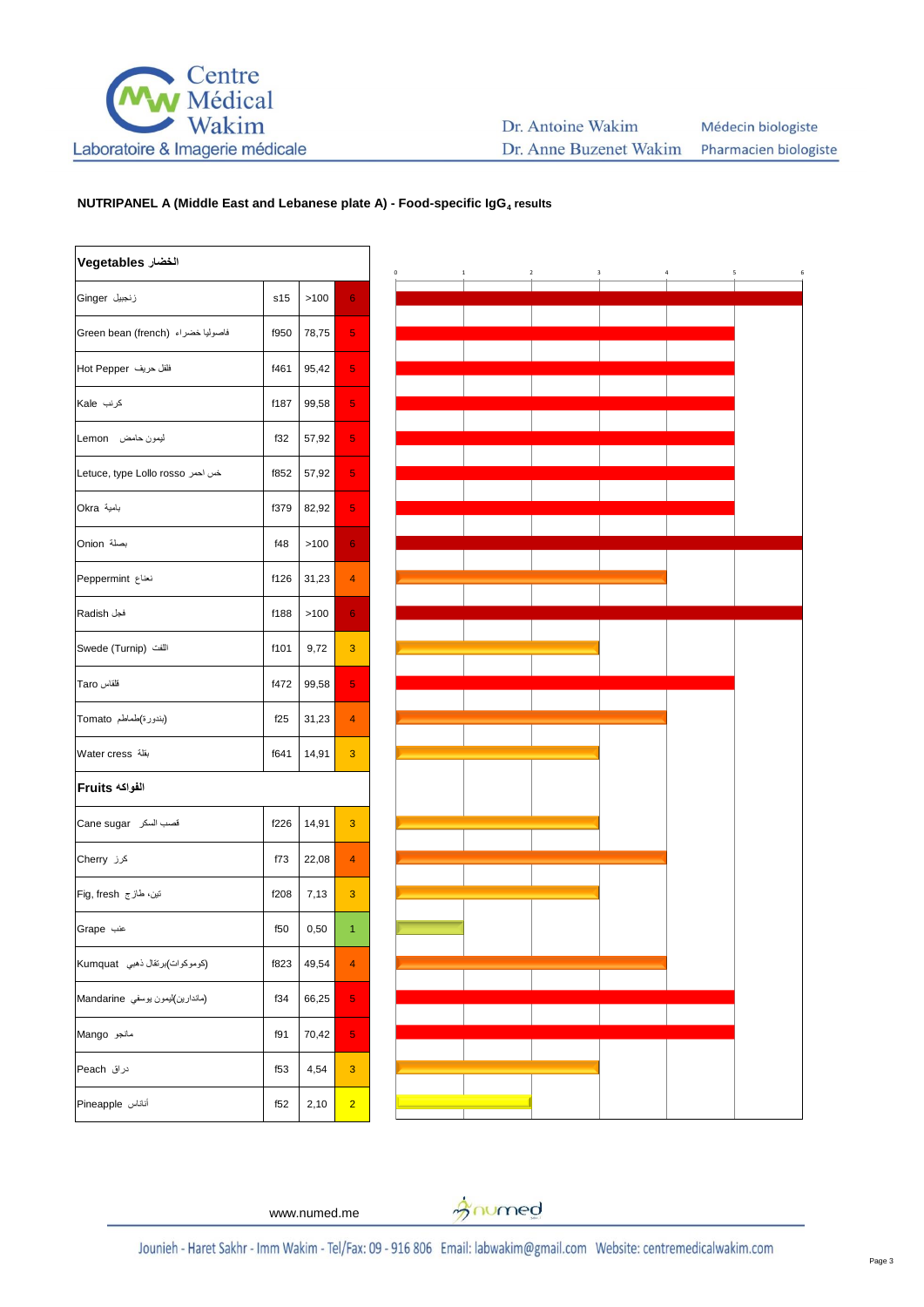

| الفواكه Fruits                 |      |       |                |
|--------------------------------|------|-------|----------------|
| خوخ Plum                       | f122 | 26,65 | 4              |
| رمان Pomegranates              | f491 | >100  | 6              |
| زبیب Raisin                    | f213 | 12,31 | 3              |
| فرامبواز Raspberry             | f209 | 9,72  | 3              |
| Persimmon (Sharon, Kaki) خرما  | f942 | 74,58 | 5              |
| (احمر)بطيخ Water melon         | f329 | 62,08 | 5              |
| الحليب ومشتقاته Milk & cheeses |      |       |                |
| جبنة زرقاء Blue cheese         | f82  | 44,96 | $\overline{4}$ |
| Cheese, cheddar جبن شيدر       | f81  | 35,81 | $\overline{4}$ |
| مصل لبن البقر Cow whey         | f236 | 22,08 | 4              |
| جبن غرويير  Gruyère, cheese    | f874 | 66,25 | 5              |
| بروتين الحليب Milk protein     | f2   | 4,54  | 3              |
| حليب بقر Milk, cow             | f198 | 2,10  | $\overline{2}$ |
| حليب الصويا Soy milk           | f142 | 44,96 | 4              |
| الشحوم والزيوت Fats & oils     |      |       |                |
| أفوكادو Avocado pear           | f181 | 91,25 | 5              |
| جوزة الهند Coconut             | f36  | 74,58 | 5              |
| كريمة Cream                    | f863 | 62,08 | 5              |
| زيتون أخضر   Olive, green      | f812 | 40,39 | $\overline{4}$ |



www.numed.me